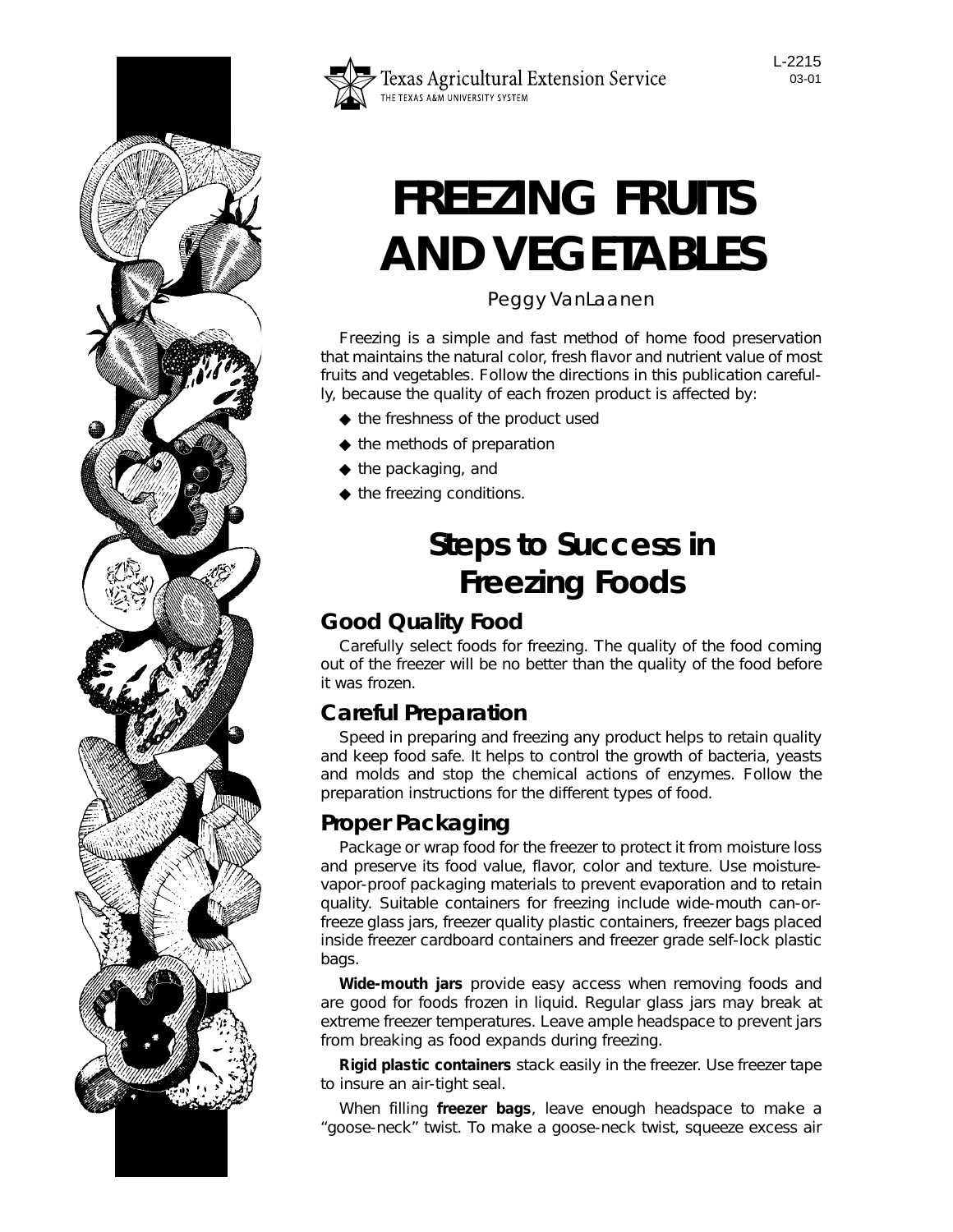from the filled bag, twist the top, turn half way, and tie with freezer wire or a rubber band. Place bags inside a cardboard container. Bags without a protective carton may tear and are difficult to stack.

**Flexible wrappings** that are acceptable for freezing some dry-packed vegetables, meats, fish and poultry include freezer grade aluminum foil and laminated freezer paper. If a clear freezer wrap is used, it is helpful to place the food in a rigid container to protect against tearing.

**Cartons** in which you purchase cottage cheese, ice cream, milk, margarine or whipped topping are not moisture-vapor-proof and do not maintain the quality of foods unless they are lined with a freezerquality bag or wrap. Overwrap fresh meat and poultry that is packaged in clear wrap at the grocery store with a freezer grade wrap. It is not necessary to remove food from its original store wrap.

Label containers with the name of the food and the date frozen. If you rent a food locker, include the locker number on the package.

#### **Loading the Freezer**

Cool all foods and syrup before packaging. Freeze foods at  $0^0$  F or lower as soon as possible after packaging. Do not overload the freezer with unfrozen food. Add only the amounts that will freeze within 24 hours—usually 2 to 3 pounds of food per cubic foot of freezer space. Keep remaining packages in the refrigerator until they can be transferred to the freezer. Overloading the freezer slows down the rate of freezing and food that freezes too slowly may lose quality. For quickest freezing, place packages close to freezing plates or coils, leaving space between packages so air can circulate freely. After food is completely frozen, arrange it in the freezer so that the food frozen the longest will be used first.

#### **Length of Storage**

Frozen food undergoes slow changes while in storage and will not retain its quality indefinitely. The length of time that frozen food will maintain quality in frozen storage depends on:

- ◆ proper handling before freezing
- ◆ packaging material used
- ◆ storage temperature, and
- ◆ kind of food stored.

Use food first that has been stored the longest. Thaw food properly, ideally in the refrigerator, and use immediately after thawing. Since bacteria are not killed by freezing, they will become active as the food thaws. If frozen food is not used soon after thawing, food value will be lost; spoilage, or risk of foodborne illness, may occur.

# **Freezing Fruits**

#### **Selection and Preparation**

Most fruit freezes satisfactorily. Select sound, ripe fruit which is slightly riper than that used for canning, but not soft or mushy. Keep fruit cool from the time it is gathered until it is frozen. Wash fruit in cold water, but do not allow the fruit to stand in the water. This will help prevent any loss of food value, flavor and texture.

Prepare only enough fruit to fill a few containers at a time, especially if fruit tends to darken rapidly. Two or 3 quarts is a good quantity to work with at one time.

#### **Prevention of Discoloration**

Some fruits, such as peaches, apricots, apples and pears, discolor easily. Use an ascorbic acid pretreatment to prevent discoloration.

Ascorbic acid (vitamin C) prevents discoloration and is available in tablet, crystalline or powdered form. Ascorbic acid tablets are more difficult to dissolve than crystalline or powdered ascorbic acid, but can be finely crushed to assist with dissolving. Dissolve crushed tablets in the cold syrup just before pouring it over the fruit. Use 1/2 teaspoon ascorbic acid per quart of syrup. One-half teaspoon ascorbic acid equals 1500 milligrams. If using tablets, figure the number to use based on the milligrams per tablet.

For a dry sugar pack, sprinkle an ascorbic acid solution over the fruit just before adding sugar. Use 1/4 teaspoon of ascorbic acid dissolved in 1/4 cup cold water for each quart of fruit. Use the same proportion for an unsweetened pack.

Commercial anti-darkening ascorbic acid mixtures are on the market. These usually contain added sugar and citric acid. Follow the manufacturer's directions when using them. Ascorbic acid and commercial products can be obtained from druggists or where other freezing and canning supplies are sold.

#### **Types of Packs**

Most fruits have a better texture and flavor if they are packed in sugar or syrup. Some may be packed without sweetening for use in special diets. The method selected to pack fruit will depend on the intended use. Fruit packed in a syrup is generally better for dessert use; fruit packed in dry sugar or unsweetened is better for most cooking purposes, because there is less liquid in the products.

#### **Syrup Pack**

Dissolve the recommended amount of sugar in hot water. Allow mixture to cool thoroughly. Pour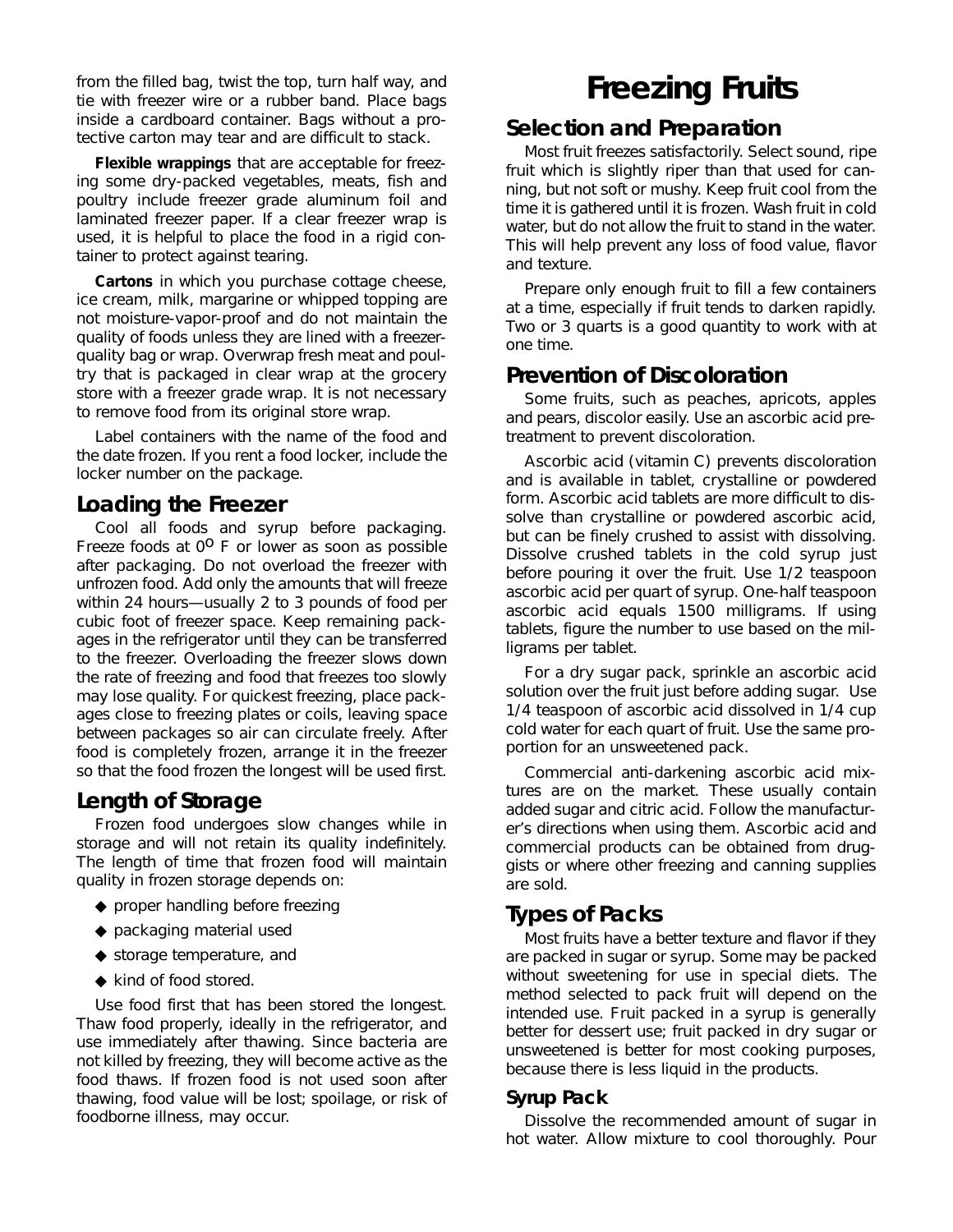approximately 1/2 cup cold syrup into each pint container. Peel or prepare fruit and slice it directly into the container. Add syrup to cover. Leave space at the top of the container to allow for expansion as the food freezes. For fruit which darkens, place crumpled moisture-vapor-proof paper between the lid and the fruit to keep it submerged. Use this table as a guide for headspace:

| Containers with wide-top openings   | Headspace |
|-------------------------------------|-----------|
| Pints (liquid pack)                 | 1/2"      |
| Quarts (liquid pack)                | 1"        |
| Pints and Quarts (dry pack)         | 1/2"      |
| Containers with narrow-top openings |           |
| Pints (liquid pack)                 | 3/4"      |
| Quarts (liquid pack)                | 11/2"     |
| Pints and Quarts (dry pack)         | 1/2"      |

#### **Sugar Pack**

Place prepared fruit in a bowl. To avoid crushing fruit, do not prepare more than 2 pints at one time. Use anti-darkening treatment, if required. Sprinkle the required amount of sugar over fruit and allow to stand for a few minutes until the sugar begins to dissolve in the juice drawn from the fruit. Gently stir fruit until all sugar dissolves and each piece is coated with juice. Pack fruit tightly into containers, but do not crush. Leave 1/2-inch head space in all sizes of containers.

#### **Unsweetened Pack**

Unsweetened packs generally yield lower quality products than packs with sugar or syrup; however, they may be needed for special diets. Figs, rhubarb and berries freeze satisfactorily with or without sugar. Treat fruits for discoloration. Leave 1/2 inch headspace in all sizes of containers. A tray pack may also be used for some small whole fruits, such as berries. Spread a single layer of prepared fruit on shallow trays and freeze. When frozen, package and return to freezer. Unsweet-ened fruit can also be packed in water or unsweetened juice, such as apple, pineapple or white grape.

#### **Pack with Artificial Sweeteners**

Follow manufacturer's directions for the product used.

# **Freezing Vegetables**

#### **Selection and Preparation**

Select fresh, tender vegetables at optimum maturity direct from the garden for quality products. During hot weather, harvest vegetables in the early morning before they have absorbed much heat from the sun. Freeze without delay, because they lose quality rapidly after harvesting. If it is necessary to store vegetables for a short time after harvesting, spread them out loosely in a cool, well ventilated place, or pack loosely in the refrigerator.

The preparation of vegetables for freezing is similar to that required for cooking. Wash thoroughly in cold water, drain, sort, peel, trim and cut as directed for each vegetable.

#### **Blanch Before Packaging**

Blanch vegetables before freezing to slow or stop the action of enzymes. Until vegetables are ready to pick, enzymes help them grow and mature. After that they cause loss of flavor and color. If vegetables are not heated thoroughly, the enzymes continue to be active during frozen storage. The vegetables will develop off flavors in a few months and may discolor or toughen. Heating also wilts or softens vegetables and makes them easier to pack. Heating for too long will result in a softening of the texture, and an unnecessary loss of water-soluble vitamins and minerals.

#### **Blanching in Boiling Water**

For home freezing, the best way to heat most vegetables is in boiling water. Use a large kettle that can be covered and into which a fine-mesh wire basket fits; or use a blancher which has a blanching basket and cover. A large, loose cheesecloth bag may be used in place of the wire basket in the kettle. For each pound of prepared vegetables, use at least 1 gallon of boiling water in the blancher or kettle. Put vegetables in blanching basket, cheesecloth bag or wire basket and lower into boiling water.

Place cover on blancher or kettle and keep covered during the entire heating period. Keep the heat on high so that the water will continue boiling vigorously. Start timing the heating period as soon as the vegetables are placed into the boiling water. Each vegetable requires a different heating time. Follow exactly the time recommended for each vegetable.

#### **Other Ways to Heat**

Pumpkin, sweet potatoes, winter squash and broccoli may be steam blanched. Tomatoes for juice may be simmered. Follow instructions given for each vegetable.

#### **Cooling**

Cool vegetables quickly and thoroughly to stop the cooking after blanching. To cool vegetables heated in boiling water, plunge the basket of vegetables immediately into cold running water or a large container of iced water. It will take as long to cool the food as it does to blanch it. Remove vegetables from the water and drain thoroughly.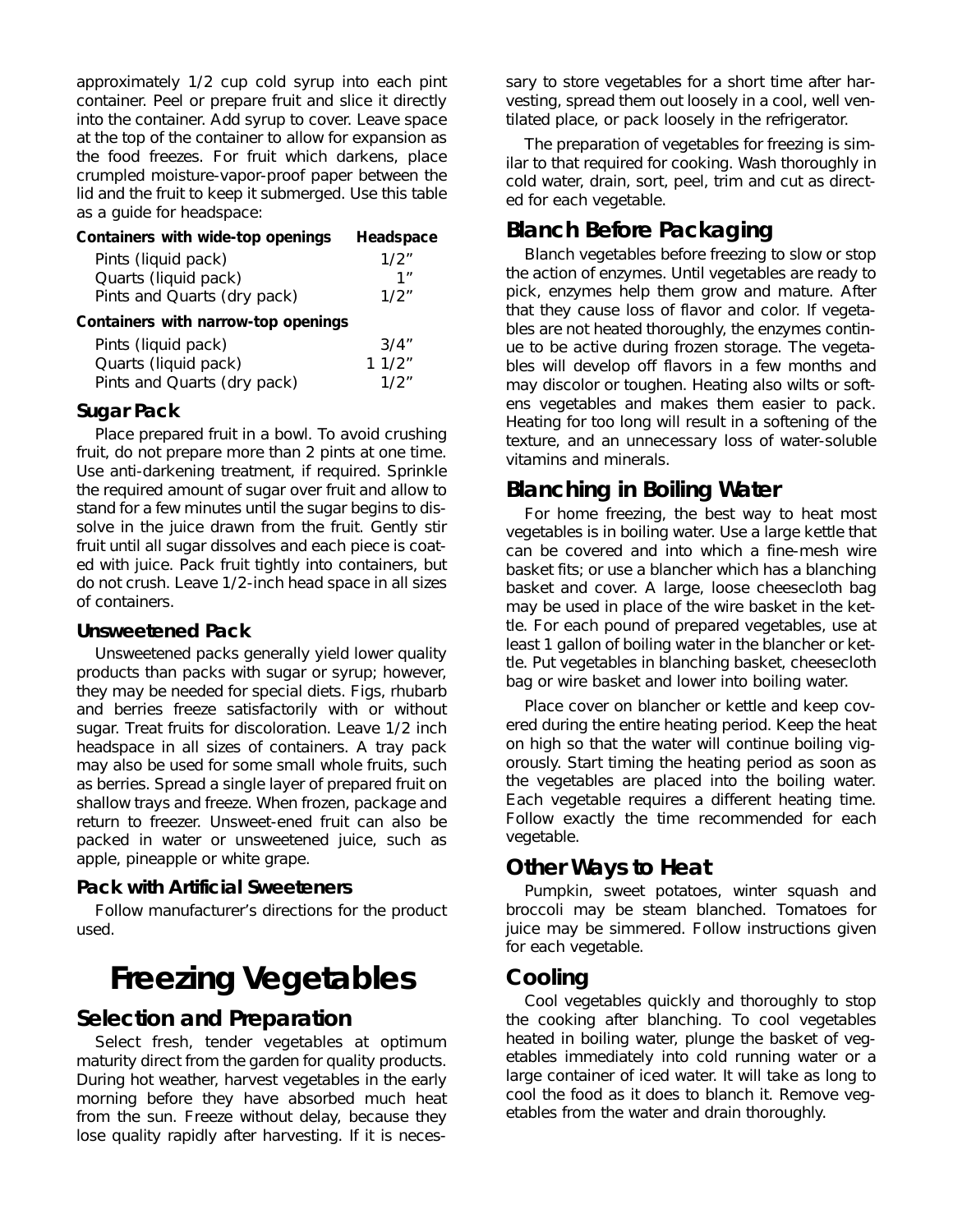#### **Fruit Treat to prevent Type of Pack discoloration Apples** yes **Syrup pack**: 2 3/4 cups sugar to 4 cups water. **Sugar pack**: 1/2 cup sugar per quart of fruit. **Applesauce** no Add 1/3 cup water to each quart of peeled slices. Cook until tender, cool and strain. Sweeten to taste with 1/4 to 3/4 cup sugar per quart of sauce. **Apricots** yes Peel and slice. If not peeled, heat in boiling water 1/2 minute to keep skins from toughening during freezing. Cool, drain and treat for dis- coloration. (Add 3/4 teaspoon ascorbic acid per quart). **Syrup pack**: 2 3/4 cups sugar to 4 cups water. **Sugar pack**: 1/2 cup sugar per quart of fruit. **Avocados** yes Mash the pulp. Do not freeze whole or sliced. Add 1/4 teaspoon ascorbic acid to each quart of puree. **Berries no Place on flat pan in a single layer, freeze 1 to 1 1/2 hours, or** until (bulk freezing) the outer layer is frosty and beginning to freeze hard. Quickly<br>pour the outer layer is frosty and beginning to freeze. Berries can be pour into moisture-vapor-proof containers and freeze. Berries can be removed whole in any amount. **Blackberries or** no **Syrup pack**: 2 3/4 cups sugar to 4 cups water.<br>**Dewberries Sugar pack**: 3/4 cups sugar per quart **Sugar pack:**  $3/4$  cups sugar per quart of whole berries or one cup sugar per quart of crushed pureed berries. **Cranberries come constant in the system of the Syrup pack**: 4 cups sugar to 4 cups water. **Sugar pack**: 3/4 cup sugar per quart of whole berries or 1 cup sugar per quart of crushed or pureed berries. **Cantaloupe cantaloupe no Syrup pack:** Cut into slices, cubes or balls, 2 cups sugar to 4 cups water. **Cherries** no Remove pits if desired. **Sugar pack**: 3/4 cup sugar per quart of cherries, if they are to be used for pies. **Syrup pack**: 7 cups sugar to 4 cups of water, if cherries are to be served uncooked. **Citrus Fruits** no Knife-peel fruit, removing all white membrane fruits and fiber. Separate segments and remove seeds. **Syrup pack**: 2 3/4 cups sugar to 4 cups excess juice and water. For better quality, add 1/2 teaspoon ascorbic acid per quart syrup. **Citrus Juices** no Extract juice from fruit, using squeezer that does not press oil from rind. Sweeten with 2 tablespoons sugar for each quart of juice or pack without sugar. For better quality add 3/4 teaspoon ascorbic acid for each gallon of juice. **Figs** ves yes Remove stems, peel if desired. Halve or leave whole. Freeze without sugar if desired. **Syrup pack**: 2 3/4 cups sugar to 4 cups water. For better product add  $\frac{3}{4}$  teaspoon ascorbic acid or  $\frac{1}{2}$  cup lemon juice per of syrup. of syrup. **Fruit Cocktail** yes Use any combination of fruit desired. **Syrup pack**: 2 to 3 cups sugar to 4 cups water depending upon sweetness of fruits used. **Grapes** no **Syrup pack**: 2 3/4 cups sugar to 4 cups water. **Peaches** yes yes Syrup pack: 2 3/4 cups sugar to 4 cups water. **Sugar pack**: 2/3 cup sugar per quart of sliced peaches or 1 cup sugar per quart of crushed fruit. **Pears** yes yes Syrup pack: Heat pear halves or quarters in boiling syrup made from  $2 \frac{3}{4}$  cups sugar to  $4$  cups water. Drain and cool pears and syrup before freezing. (Use 3/4 teaspoon ascorbic acid per quart.) **Persimmons** yes Cut into quarters, remove seeds and press through a sieve. Add 1/8 teaspoon ascorbic acid per quart of persimmons. **Sugar pack**: 1 cup sugar per quart of puree. May be packed

unsweetened.

### **Preparation of Fruits for Freezing**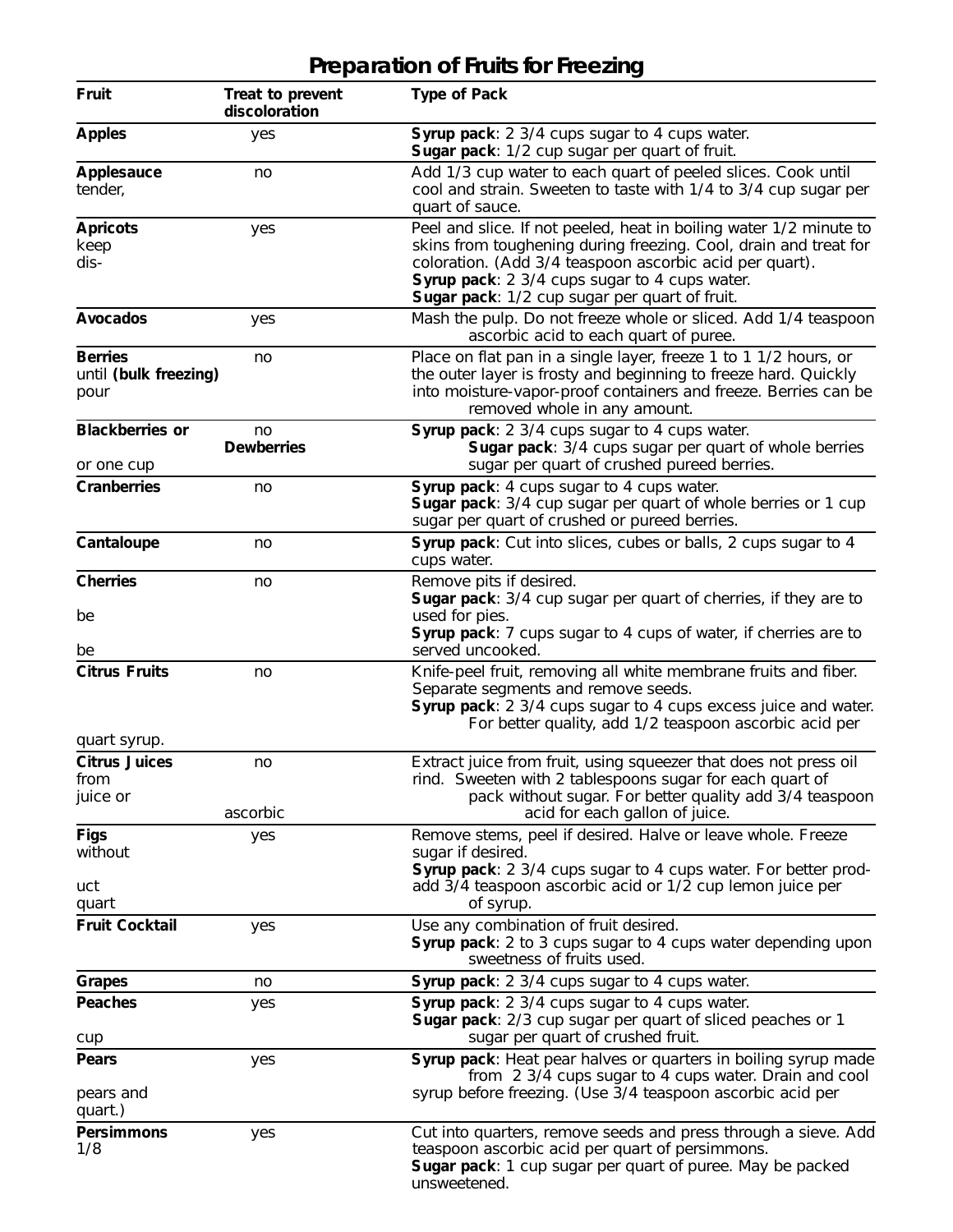# **Preparation of Fruits for Freezing**

| Fruit                      | Treat to prevent<br>discoloration | <b>Type of Pack</b>                                                                                                                                                                                                                      |
|----------------------------|-----------------------------------|------------------------------------------------------------------------------------------------------------------------------------------------------------------------------------------------------------------------------------------|
| Pineapple                  | no                                | Slice, crush or cut into chunks.<br><b>Syrup pack:</b> 2 cups sugar to 4 cups juice and water. May be<br>packed dry unsweetened.                                                                                                         |
| <b>Plums</b><br>be         | yes                               | Slice large plums and remove pit if desired.<br>Syrup pack: 3 to 4 cups sugar to 4 cups water. Soft plums may<br>made into puree by pressing through a sieve or colander.<br><b>Sugar pack:</b> $1/2$ to 1 cup sugar per quart of puree. |
| <b>Strawberries</b><br>cup | no                                | Sugar pack: Leave small berries whole, slice large ones. 3/4<br>sugar per quart of berries.                                                                                                                                              |
| Watermelon                 | no                                | Cut into slices, cubes or balls.<br><b>Syrup pack:</b> 2 cups sugar to 4 cups water.                                                                                                                                                     |

# **Preparation of Vegetables for Freezing**

| Vegetable                                             | <b>Blanching time</b><br>in minutes                                                                                                                          | <b>Comments</b>                                                                                                                                                                                  |
|-------------------------------------------------------|--------------------------------------------------------------------------------------------------------------------------------------------------------------|--------------------------------------------------------------------------------------------------------------------------------------------------------------------------------------------------|
| <b>Asparagus</b>                                      | small stalks-2<br>stalks-3<br>large stalks-4                                                                                                                 | Trim stalks by removing scales with medium a sharp knife.<br>Cut into even lengths.                                                                                                              |
| <b>Beans: lima, buter</b><br>or pinto                 | small beans-2<br>medium beans-3<br>large beans-4                                                                                                             |                                                                                                                                                                                                  |
| Beans: green,<br>snap or wax                          | 3                                                                                                                                                            | Cut into 2-to 4-inch lengths.                                                                                                                                                                    |
| <b>Beets</b><br>tender.<br>45 to 50<br>Slice or dice. |                                                                                                                                                              | Leave roots and 1/2-inch of tops. Cook in boiling water until<br>For small beets, 25 to 30 minutes; medium sized beets,<br>minutes. Drain and cool in cold water. Peel.                          |
| <b>Broccoli</b><br>of 4<br>SO<br>across.              | 3<br>5 (steam)                                                                                                                                               | If necessary to remove insects, soak for $1/2$ hour in a solution<br>teaspoons salt to 1 gallon of water. Split lengthwise into pieces<br>that flowerets are not more than $1\frac{1}{2}$ inches |
| Cabbage<br>head                                       | 11/2                                                                                                                                                         | Cut into medium to coarse shreds or thin wedges, or separate<br>into leaves.                                                                                                                     |
| <b>Carrots</b>                                        | Leave small carrots whole. Cut others into 1/4-inch cubes, thin<br>small whole-5<br>diced or sliced-2<br>slices or lengthwise strips.<br>lengthwise strips-2 |                                                                                                                                                                                                  |
| <b>Cauliflower</b><br>4                               | 1 inch pieces-3                                                                                                                                              | Add 4 teaspoons of salt to 1 gallon of water for blanching. If<br>necessary to remove insects, soak for 1/2 hour in a solution of<br>teaspoons of salt to 1 gallon of water.                     |
| <b>Corn, Sweet</b><br>the<br>corn as cream style.     |                                                                                                                                                              | Select ears with plump, tender kernels and thin, sweet milk. If<br>milk is thick and starchy, it is better to freeze                                                                             |
| <b>Whole Grain</b><br>depth<br><b>Style (kernel)</b>  | on cob-4                                                                                                                                                     | After blanching on cob, cut kernels from cob at about 2/3 the<br>of the kernels.                                                                                                                 |
| <b>Cream Style</b>                                    | on cob-4                                                                                                                                                     | After blanching on cob, cut kernel tips once or twice, no deeper<br>than the center of kernels. Scrape the cobs with                                                                             |
| the back of knife to                                  |                                                                                                                                                              | remove the juice and heart of the kernel.                                                                                                                                                        |
| <b>On-the-Cob</b><br>small ears                       | (up to $1\frac{1}{4}$ inches<br>in diameter)-7                                                                                                               |                                                                                                                                                                                                  |
| medium ears<br>large ears                             | $(11/4$ to $11/2$ inches<br>in diameter)-9<br>(over $11/2$ inches<br>in diameter $)-11$                                                                      |                                                                                                                                                                                                  |
| <b>Eggplant</b>                                       | 4                                                                                                                                                            | Cut into 1/3-inch slices or cubes. Blanch in one gallon of water<br>with 1/2 cup of lemon juice added. Cool and drain.                                                                           |